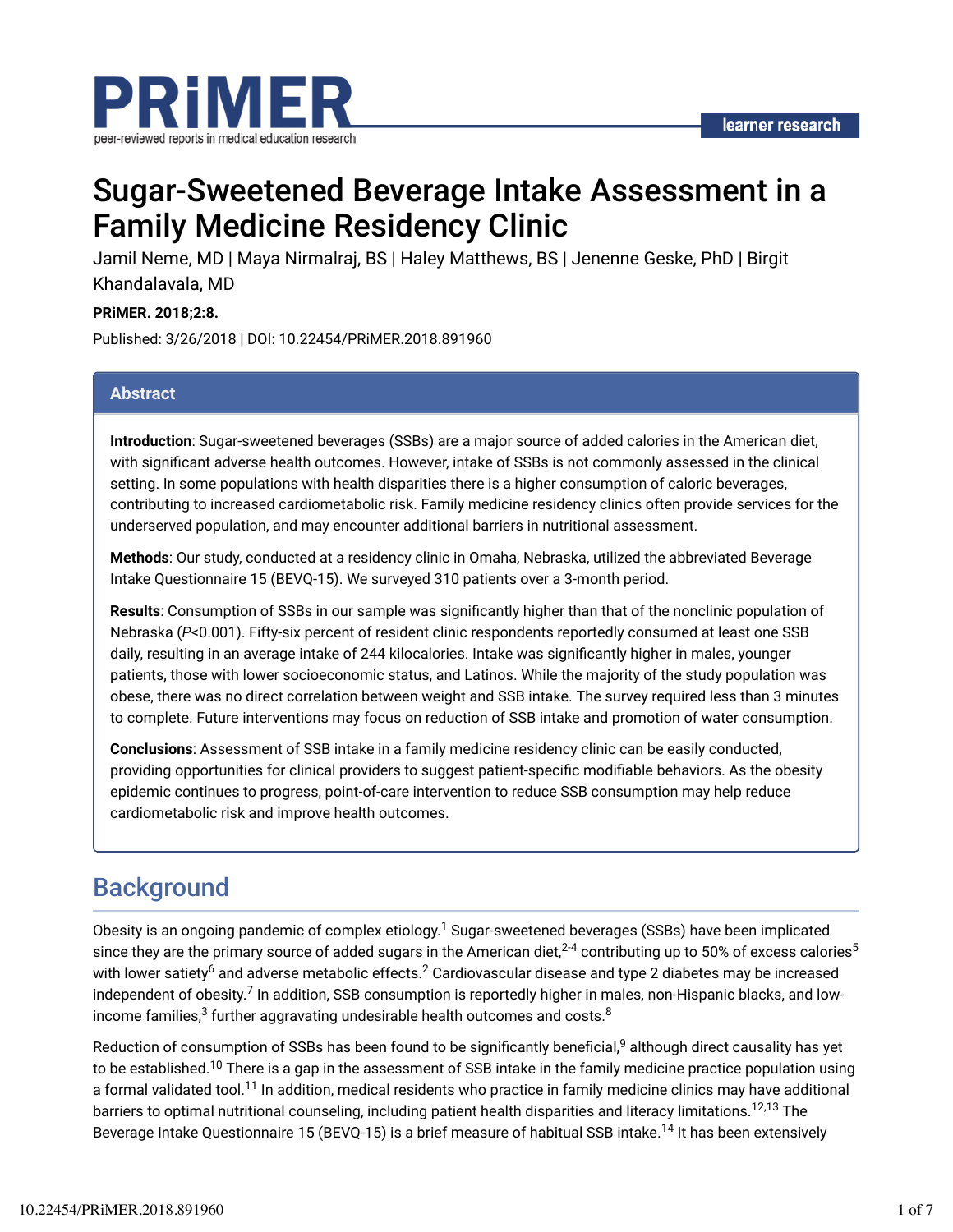validated in conjunction with the Food Frequency Questionnaire<sup>14,15,19</sup> in our local population,<sup>15</sup> nationally, and internationally. 16-18

Our observational study was aimed at assessing the beverage consumption of adult patients in a family medicine residency clinic that has a predominantly underserved population, as the first step toward developing an intervention to mitigate consumption.

# **Methods**

The BEVQ-15 quantifies the intake of SSBs, water, and alcohol, in fluid ounces. There are five categories of SSBs: regular soft drinks, tea/coffee with cream, sweetened juice drink, sweet tea, and energy drinks. Conversion into caloric energy was conducted using a key provided by the author of the survey. IRB clearance (375-5 EX) was obtained from the Institutional Review Board at the University of Nebraska Medical Center. Over a 3-month period, 310 patients were recruited by research assistants from the family medicine resident clinics. After patients were placed in an exam room and before the physician arrived, patients were approached by a research assistant. Patients who did not speak either English or Spanish were excluded. Following verbal consent, the patient received a copy of the survey. One patient declined the survey due to lack of interest.

# Results

The study population was predominantly Caucasian and female, with a mean age of 47.9 years (SD=16.5, range 19-96 years, Table 1). A large majority (83.3%) were overweight, obese or extremely obese, and insurance status was evenly distributed between private and others (Medicaid, Medicare or self-pay). On average, completion of the survey took less than 3 minutes. Regular soft drinks were the predominant caloric beverage consumed, followed by 100% juice and whole milk (Table 2). Average water consumption was 34.99 ounces per day.

Of the sample, 55.9% consumed one or more sugar-sweetened beverages daily. The average daily consumption of all beverages was 487.79 kilocalories (kcal; SD=435.9, range 0-2,516.5) with 243.9 kcal (SD=278.2, range 0-1,470) from SSBs.

A higher intake of total beverages and SSBs was seen in males compared to females (*P*<0.001 and *P*=0.002, respectively, Table 1), and intake of total beverages and SSBs were found to decline with increasing age (*P*=0.027 and *P*=0.049, respectively). Overall beverage consumption was higher in the Latino subgroup when compared to whites (*P*=0.040), but no ethnic differences were noted for SSB intake (*P*=0.095). Insurance status was used as a surrogate for socioeconomic status; significantly higher caloric intake of all beverages (P=0.010) and SSBs (*P*=0.014) were noted in the group with Medicaid when compared to those with private insurance. There were no significant differences in total caloric intake of beverages from SSBs across BMI categories. Intake of total beverages (*r*=-.126, *P*=0.027) and SSBs (*r*=-.112, *P*=0.049) were found to decline with increasing age.

# **Discussion**

To our knowledge, this is the first report of beverage intake using the BEVQ-15 in a resident teaching clinic population. The daily consumption of SSBs in our study sample (55.9%) was significantly higher than the daily consumption of SSBs for the general population of Nebraska (26.8%; *P<*0.001).<sup>20</sup> Our analysis revealed that younger adult men and those with assumed lower socioeconomic status had significantly higher consumption of SSBs than the other respondents in our study. Though a majority of our study group was overweight or obese, we did not detect a direct relationship with body weight. The American Heart Association recommends daily added-sugar intake less than 100-150 kcal.<sup>21</sup> Hence, an average intake of 244 kcals from SSBs makes it a critical factor for mitigation. Substituting water for SSBs is encouraged.<sup>22</sup>

Strengths of our study include a large sample size and strong representation of minority groups. The BEVQ-15 is much shorter than most food frequency questionnaires; the completion time for our sample was similar to previous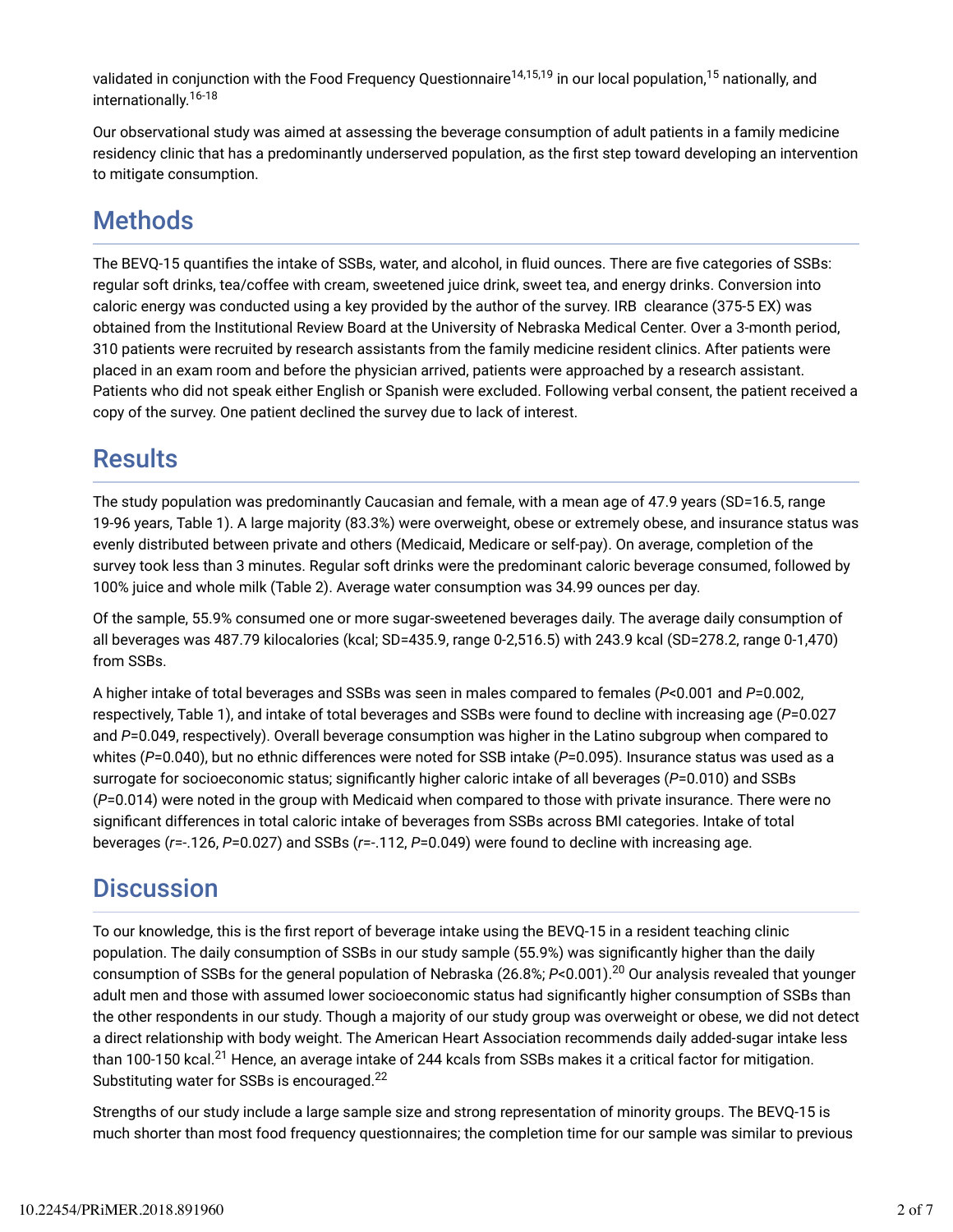reports.<sup>15</sup> The BEVQ-15 has a readability score of grade 4.8,<sup>15</sup> which is suited for a sample of patients who may have reduced literacy.

Study limitations include the typical constraints of self-reported data, including potential underreporting of SSB consumption due to social desirability bias and other factors. $^6$  Since the majority of our study population was already overweight or obese, a direct relationship to BMI was difficult to examine. We did not include confounding factors such as smoking status or medications. Our results mirrored results of a Centers for Disease Control and Prevention study, which found the highest consumption rates of SSBs among younger men (18-24 years); however, this group is also the least likely to be seen in a family medicine clinic, $^{20}$  which could affect the generalizability of our results. Future studies using a biomarker for SSB consumption, or using a computerized survey could provide more reliable results. 23,24

The BEVQ-15 has been found to be valid and reliable. $^{14,15}$  Its brevity allows clinic providers to rapidly assess SSB consumption which, in turn, enables them to provide targeted feedback specific to each patient.<sup>18,25,26</sup> Attitudes and opinions of the providers about the usefulness of the tool's results could additionally be incorporated in prospective studies to enhance outcomes.

There is evidence that decreasing SSBs would help prevent obesity progression in children and adults, although short-term weight loss may not be evident.<sup>4,27</sup> Based on our study, we recommend that residents be educated to include assessment of SSBs as part of a comprehensive clinical assessment, particularly in areas with large health disparities. Current resident physicians will be at the forefront in the treatment of the obesity epidemic and will require tools that are effective and efficient. Eventual translation into a timely intervention at the point of care to promote healthy drinking habits could contribute to improved cardiometabolic risk, and eventually to lower health care costs. 8

# Tables and Figures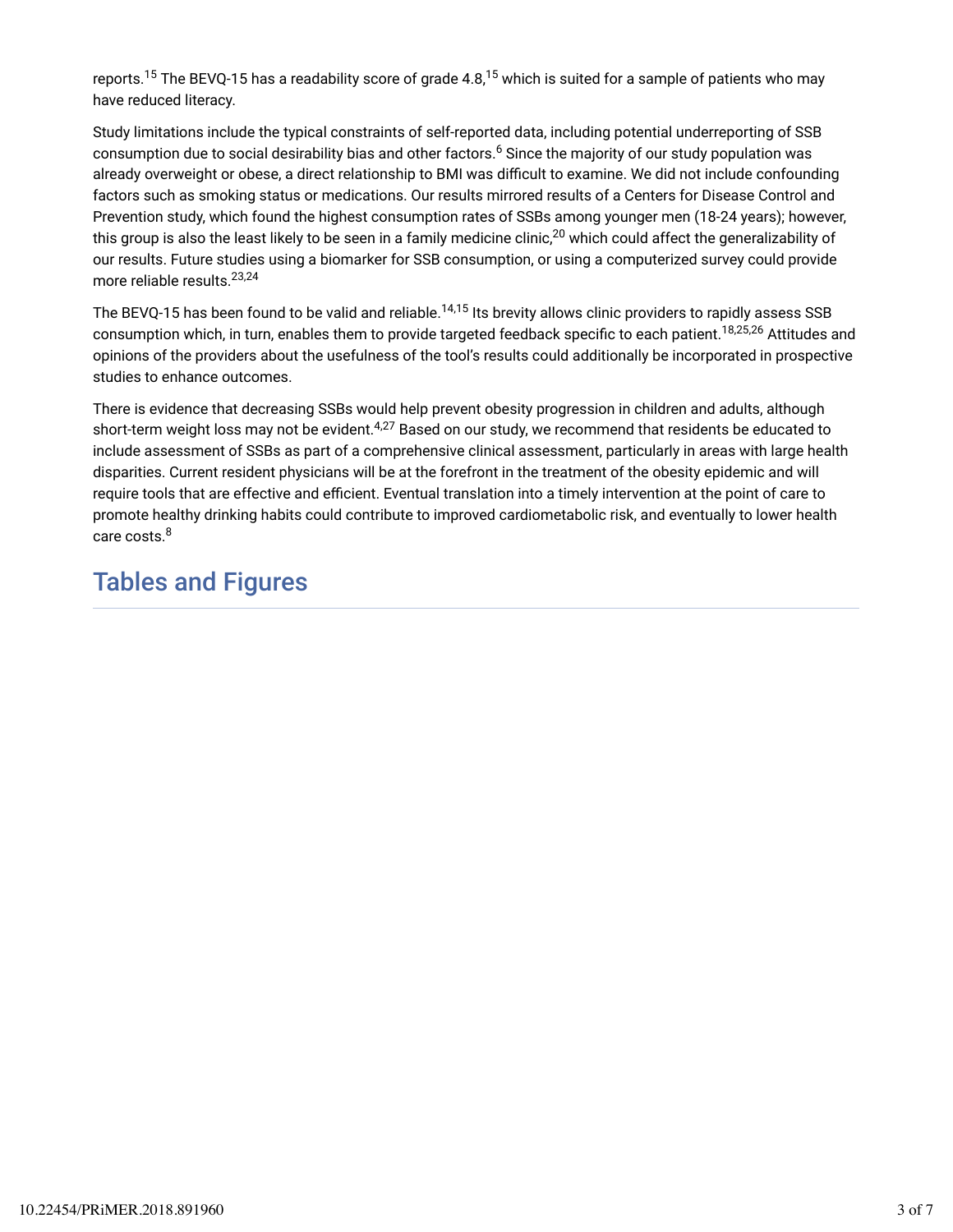|                               | <b>Mean</b> | <b>SD</b>                          | Range                                  |                                      |
|-------------------------------|-------------|------------------------------------|----------------------------------------|--------------------------------------|
| Age (Years)                   | 47.86       | 16.5                               | 19.96                                  |                                      |
|                               | N           | <b>Percent of</b><br><b>Sample</b> | <b>Total Kilocalories</b><br>Mean (SD) | <b>SSB Kilocalories</b><br>Mean (SD) |
| Entire Sample                 | 310         | 100                                | 487.8 (435.9)                          | 243.9 (278.2)                        |
| <b>Ethnicity/Race</b>         |             |                                    |                                        |                                      |
| Caucasian                     | 166         | 53.5                               | 429.1 (424.7)                          | 208.3 (270.1)                        |
| African American              | 89          | 28.7                               | 526.8 (438.8)                          | 303.3 (297.7)                        |
| Hispanic or Latino            | 25          | 8.1                                | 696.6 (520.4)                          | 268.0 (254.9)                        |
| Other                         | 11          | 3.5                                | 463.1 (353.4)                          | 180.5 (258.6)                        |
| More than one race identified | 19          | 6.1                                | 557.6 (363.4)                          | 281.8 (262.5)                        |
| Gender                        |             |                                    |                                        |                                      |
| Male                          | 116         | 37.4                               | 633.5 (479.0)                          | 306.2 (318.0)                        |
| Female                        | 194         | 62.6                               | 400.7 (383.6)                          | 206.6 (244.7)                        |
| <b>Body Mass Index</b>        |             |                                    |                                        |                                      |
| Underweight                   | 3           | $\mathbf{1}$                       | 390.9 (280.2)                          | 91.3 (158.2)                         |
| Normal                        | 52          | 16.8                               | 492.5 (496.1)                          | 186.3 (238.3)                        |
| Overweight                    | 149         | 48.1                               | 495.8 (395.9)                          | 253.8 (267.5)                        |
| Obese                         | 49          | 15.8                               | 438.4 (373.5)                          | 240.4 (241.4)                        |
| Extremely obese               | 57          | 18.4                               | 510.2 (533.5)                          | 281.5 (359.6)                        |
| <b>Insurance Status</b>       |             |                                    |                                        |                                      |
| Private                       | 155         | 50.2                               | 434.3 (396.8)                          | 205.5 (270.0)                        |
| Medicare                      | 37          | 12                                 | 401.9 (392.9)                          | 219.5 (261.9)                        |
| Medicaid                      | 104         | 33.7                               | 604.4 (484.0)                          | 316.4 (289.9)                        |
| Self-pay                      | 13          | 4.2                                | 447.7 (468.2)                          | 206.8 (242.6)                        |

# Table 1: Demographics and Average Kilocalories From Total Beverage Consumption and SSBs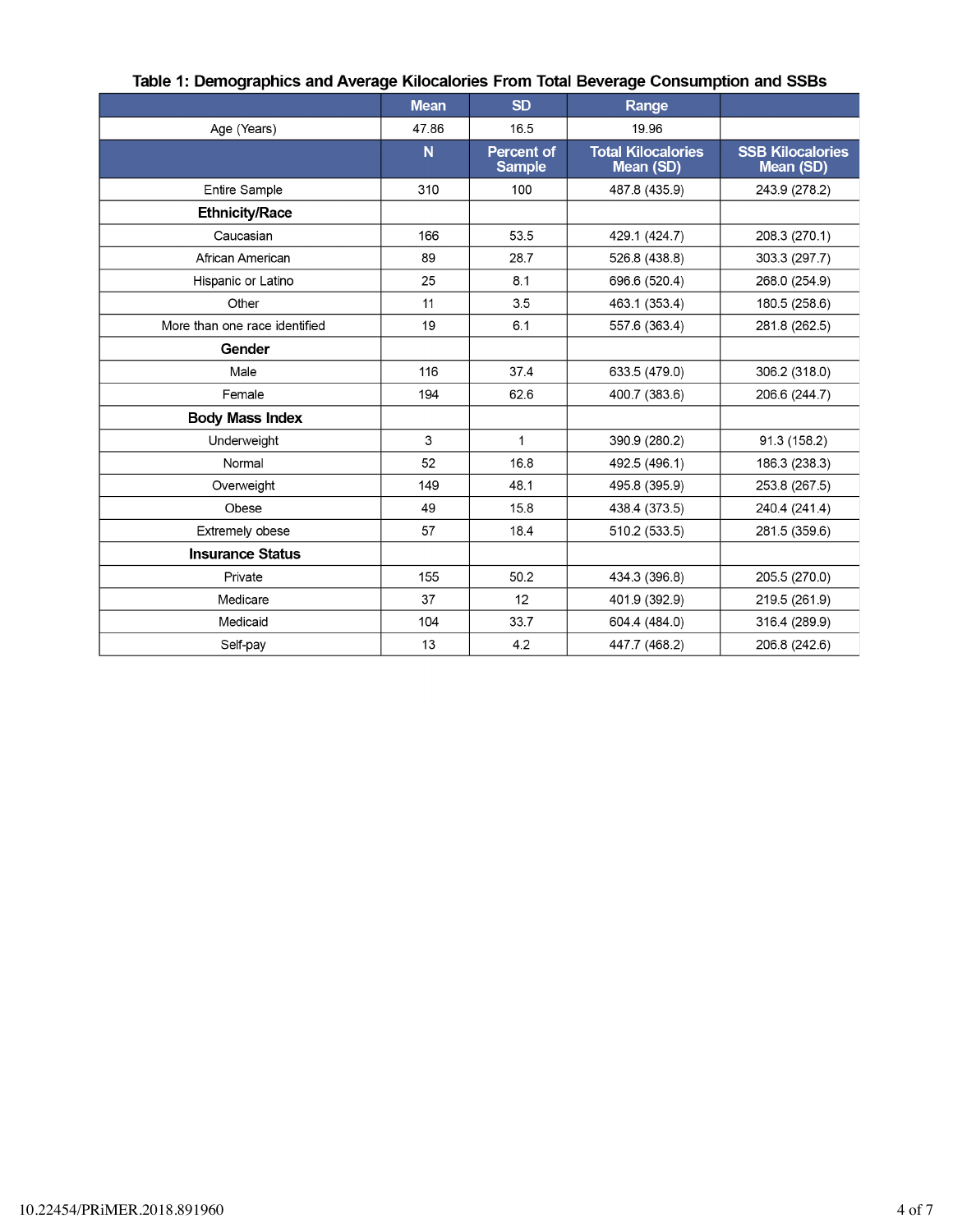| $N = 310$              | <b>Mean Fluid Ounces (SD)</b> | <b>Mean Kilocalories (SD)</b> |  |  |  |
|------------------------|-------------------------------|-------------------------------|--|--|--|
| Water                  | 35.0 (18.5)                   | 0.0(0.0)                      |  |  |  |
| Regular soft drink*    | 7.0(12.1)                     | 93.6 (161.4)                  |  |  |  |
| Tea/coffee with cream* | 5.6(9.4)                      | 45.7 (77.0)                   |  |  |  |
| Diet soda              | 4.7(11.2)                     | 1.4(3.4)                      |  |  |  |
| Black coffee           | 4.4(9.7)                      | 1.5(3.4)                      |  |  |  |
| 100% juice             | 3.6(6.3)                      | 64.0 (111.4)                  |  |  |  |
| Sweet tea*             | 3.4(10.3)                     | 34.0 (103.0)                  |  |  |  |
| Skim milk              | 2.7(7.7)                      | 30.5(88.3)                    |  |  |  |
| Sweetened juice drink* | 2.7(8.1)                      | 38.1 (116.3)                  |  |  |  |
| Whole milk             | 2.5(7.5)                      | 57.5 (170.4)                  |  |  |  |
| 2% milk                | 2.5(6.8)                      | 46.3 (126.6)                  |  |  |  |
| Energy drink*          | 2.3(6.8)                      | 32.6 (94.9)                   |  |  |  |
| Beer                   | 1.6(3.8)                      | 16.5 (39.3)                   |  |  |  |
| Wine                   | 0.4(1.7)                      | 8.9(34.6)                     |  |  |  |
| Hard liquor            | 0.3(0.9)                      | 17.3 (61.8)                   |  |  |  |

### Table 2: Average Beverage Consumption in Fluid Ounces and Kilocalories per Day

\*Sugar-sweetened beverages

### Acknowledgments

We thank Dr Jacob Prunuske for his assistance and comments that greatly improved the manuscript.

# Corresponding Author

#### Birgit Khandalavala, MD

University of Nebraska Medical Center, Department of Family Medicine, 983075 Nebraska Medical Center, Omaha, NE 68198-3075. 402-559-3864. Fax: 402-559-6051

birgit.khandalavala@unmc.edu

### **Author Affiliations**

Jamil Neme, MD - Department of Primary Care Sports Medicine, Saint Vincent Hospital, Allegheny Health Network, Erie, PA

Maya Nirmalraj, BS - Department of Family Medicine, University of Nebraska Medical Center, Omaha, NE Haley Matthews, BS - Department of Family Medicine, University of Nebraska Medical Center, Omaha, NE Jenenne Geske, PhD - Department of Family Medicine, University of Nebraska Medical Center, Omaha, NE Birgit Khandalavala, MD - Department of Family Medicine, University of Nebraska Medical Center, Omaha, NE

### References

- Flegal KM, Kruszon-Moran D, Carroll MD, Fryar CD, Ogden CL. Trends in obesity among adults in the united 1. states, 2005 to 2014. JAMA. 2016;315(21):2284-2291. https://doi.org/10.1001/jama.2016.6458.
- 2. Malik VS, Popkin BM, Bray GA, Després JP, Hu FB. Sugar-sweetened beverages, obesity, type 2 diabetes mellitus, and cardiovascular disease risk. Circulation. 2010;121(11):1356-1364. https://doi.org/10.1161 /CIRCULATIONAHA.109.876185.
- 3. Centers for Disease Control and Prevention. Get the facts: Sugar-sweetened beverages and consumption. https://www.cdc.gov/nutrition/data-statistics/sugar-sweetened-beverages-intake.html. Updated 2017. Accessed March 14, 2018.
- 4. Hu FB. Resolved: there is sufficient scientific evidence that decreasing sugar-sweetened beverage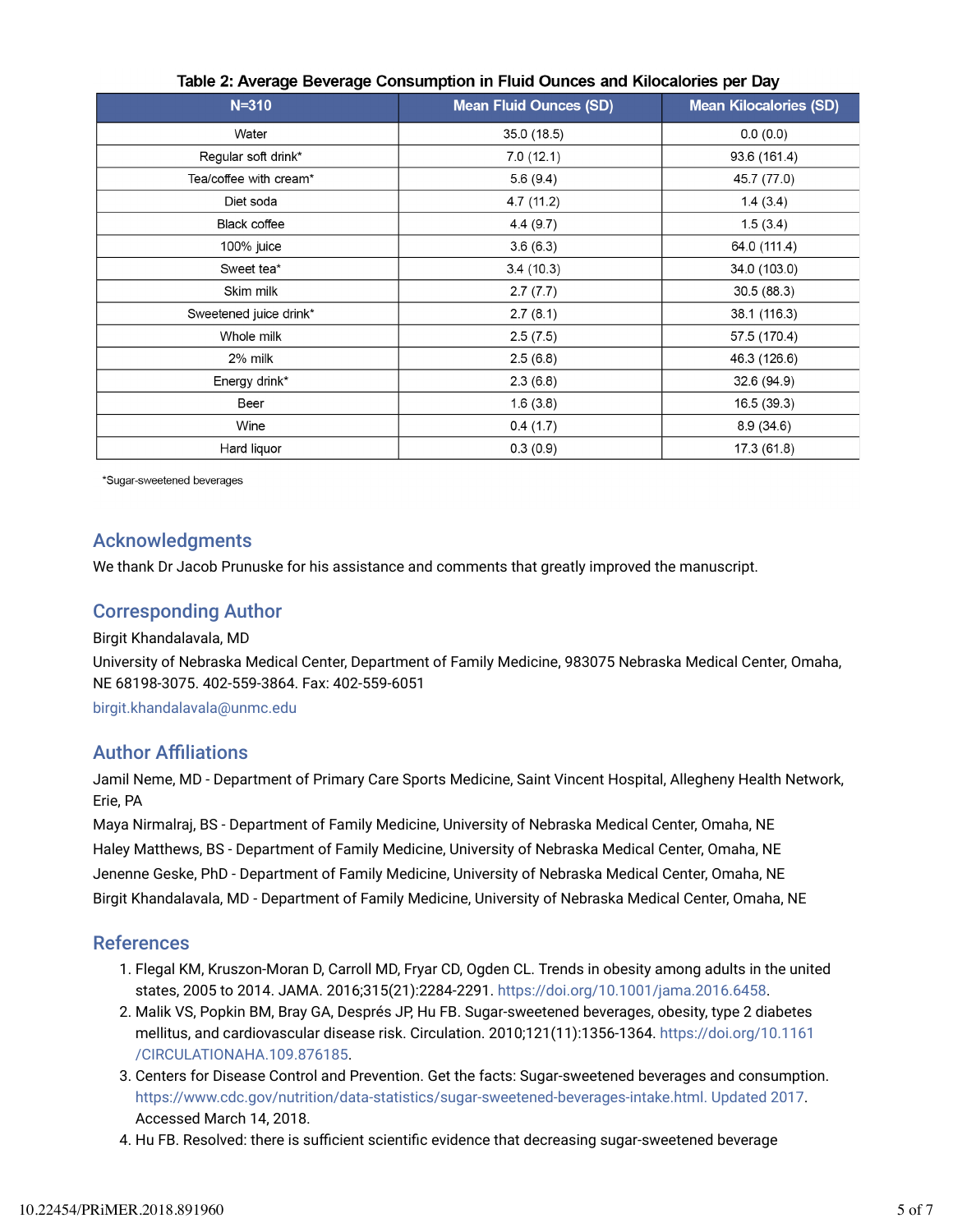consumption will reduce the prevalence of obesity and obesity-related diseases. Obes Rev. 2013;14(8):606-619. https://doi.org/10.1111/obr.12040.

- 5. Briefel RR, Johnson CL. Secular trends in dietary intake in the United States. Annu Rev Nutr. 2004;24(1):401-431. https://doi.org/10.1146/annurev.nutr.23.011702.073349.
- 6. Pan A, Hu FB. Effects of carbohydrates on satiety: differences between liquid and solid food. Curr Opin Clin Nutr Metab Care. 2011;14(4):385-390. https://doi.org/10.1097/MCO.0b013e328346df36.
- Fung TT, Malik V, Rexrode KM, Manson JE, Willett WC, Hu FB. Sweetened beverage consumption and risk of 7. coronary heart disease in women. Am J Clin Nutr. 2009;89(4):1037-1042. https://doi.org/10.3945 /ajcn.2008.27140.
- 8. Cawley J, Meyerhoefer C. The medical care costs of obesity: an instrumental variables approach. J Health Econ. 2012;31(1):219-230. https://doi.org/10.1016/j.jhealeco.2011.10.003.
- O'Connor L, Imamura F, Lentjes MA, Khaw KT, Wareham NJ, Forouhi NG. Prospective associations and 9. population impact of sweet beverage intake and type 2 diabetes, and effects of substitutions with alternative beverages. Diabetologia. 2015;58(7):1474-1483. https://doi.org/10.1007/s00125-015-3572-1.
- Forshee RA, Anderson PA, Storey ML. Sugar-sweetened beverages and body mass index in children and 10. adolescents: a meta-analysis. Am J Clin Nutr. 2008;87(6):1662-1671. https://doi.org/10.1093/ajcn/87.6.1662.
- 11. Weed DL, Althuis MD, Mink PJ. Quality of reviews on sugar-sweetened beverages and health outcomes: a systematic review. Am J Clin Nutr. 2011;94(5):1340-1347. https://doi.org/10.3945/ajcn.111.015875.
- 12. Eaton CB, Goodwin MA, Stange KC. Direct observation of nutrition counseling in community family practice. Am J Prev Med. 2002;23(3):174-179. https://doi.org/10.1016/S0749-3797(02)00494-4.
- 13. Rodgers DV, Wendling AL, Saba GW, Mahoney MR, Brown Speights JS. Preparing family physicians to care for underserved populations. Fam Med. 2017;49(4):304-310.
- 14. Hedrick VE, Comber DL, Estabrooks PA, Savla J, Davy BM. The beverage intake questionnaire: determining initial validity and reliability. J Am Diet Assoc. 2010;110(8):1227-1232. https://doi.org/10.1016 /j.jada.2010.05.005.
- 15. Hedrick VE, Savla J, Comber DL, et al. Development of a brief questionnaire to assess habitual beverage intake (BEVQ-15): sugar-sweetened beverages and total beverage energy intake. J Acad Nutr Diet. 2012;112(6):840-849. https://doi.org/10.1016/j.jand.2012.01.023.
- 16. Karabudak E, Koksal E. Validity and reliability of beverage intake questionnaire: evaluating hydration status. Nutr Hosp. 2016;33(5):577.
- 17. Hedrick VE, Davy BM, Myers EA, You W, Zoellner JM. Changes in the healthy beverage index in response to an intervention targeting a reduction in sugar-sweetened beverage consumption as compared to an intervention targeting improvements in physical activity: results from the talking health trial. Nutrients. 2015;7(12):10168-10178. https://doi.org/10.3390/nu7125525.
- 18. Myers E, Fausnacht A, Brooks A, Hess E, Bremer M, Hedrick V. The ability of a beverage intake questionnaire (BEVQ-15) to rapidly assess healthy beverage index (HBI) scores among a diverse adult population. J Acad Nutr Diet. 2017;117(9)(suppl):A33. https://doi.org/10.1016/j.jand.2017.06.283.
- 19. Elwan D, Schweinitz P, Wojcicki JM. Beverage consumption in an Alaska Native village: a mixed-methods study of behaviour, attitudes and access. Int J Circumpolar Health. 2016;75(1):29905. https://doi.org/10.3402 /ijch.v75.29905.
- 20. Park S, Xu F, Town M, Blanck HM. Prevalence of sugar sweetened beverage intake among adults -23 states and the district of columbia, 2013. MMWR Morb Mortal Wkly Rep. 2016;65(7):169-174. https://doi.org /10.15585/mmwr.mm6507a1.
- 21. Johnson RK, Appel LJ, Brands M, et al; American Heart Association Nutrition Committee of the Council on Nutrition, Physical Activity, and Metabolism and the Council on Epidemiology and Prevention. Dietary sugars intake and cardiovascular health: a scientific statement from the American Heart Association. Circulation. 2009;120(11):1011-1020. https://doi.org/10.1161/CIRCULATIONAHA.109.192627.
- 22. Centers for Disease Control. Get the facts: Drinking water and intake. https://www.cdc.gov/nutrition/datastatistics/plain-water-the-healthier-choice.html. Updated 2017. Accessed October 25, 2017.
- 23. Davy BM, Jahren AH, Hedrick VE, Comber DL. Association of δ1ªC in fingerstick blood with added-sugar and sugar-sweetened beverage intake. J Am Diet Assoc. 2011;111(6):874-878. https://doi.org/10.1016